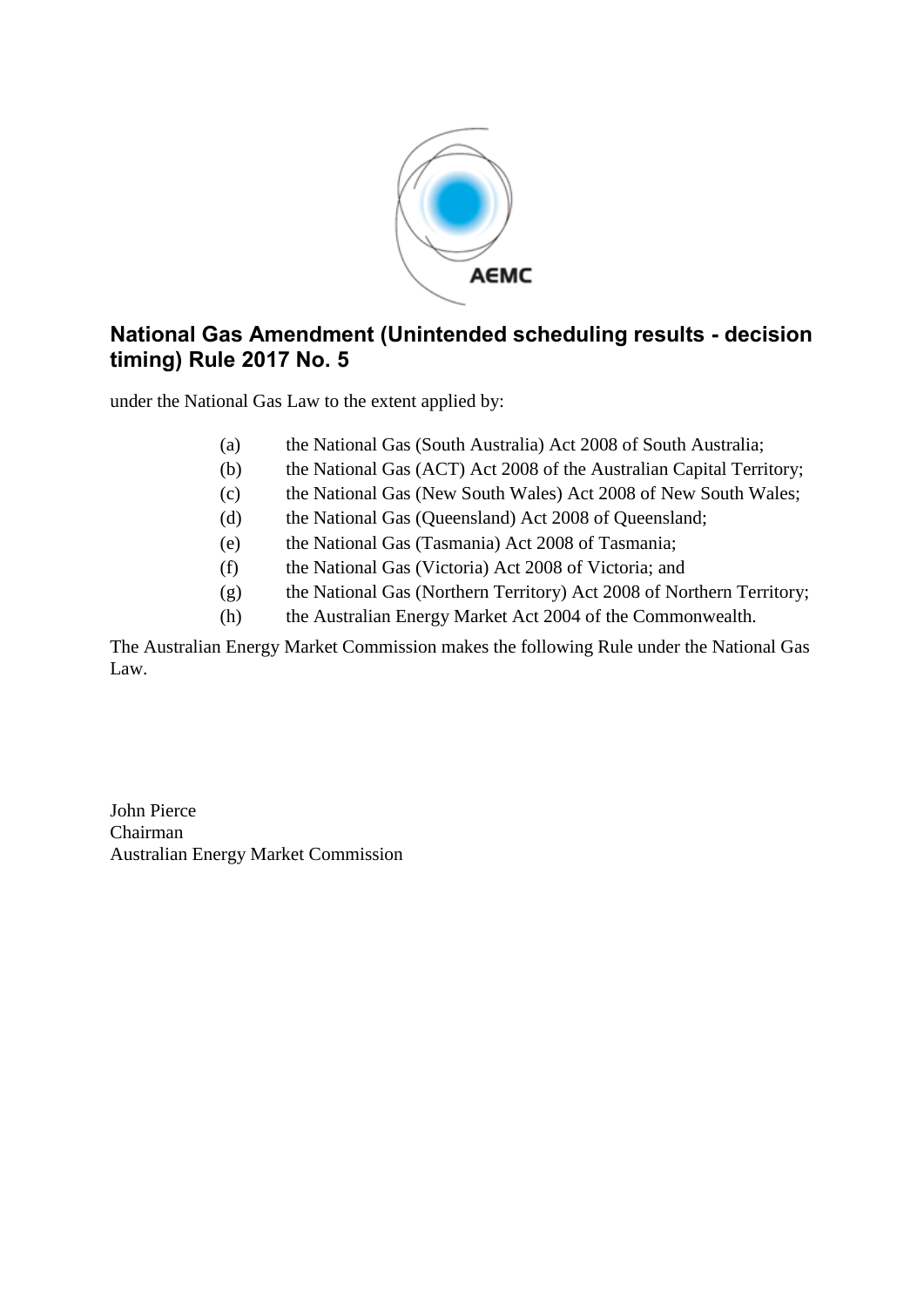#### **National Gas Amendment (Unintended scheduling results decision timing) Rule 2017 No. 5**

#### **1 Title of Rule**

This Rule is the *National Gas Amendment (Unintended scheduling results decision timing) Rule 2017 No. 5*.

## **2 Commencement**

This Rule commences operation on 1 November 2017.

# <span id="page-1-0"></span>**3 Amendment of the National Gas Rules**

The National Gas Rules are amended as set out in [Schedule 1.](#page-2-0)